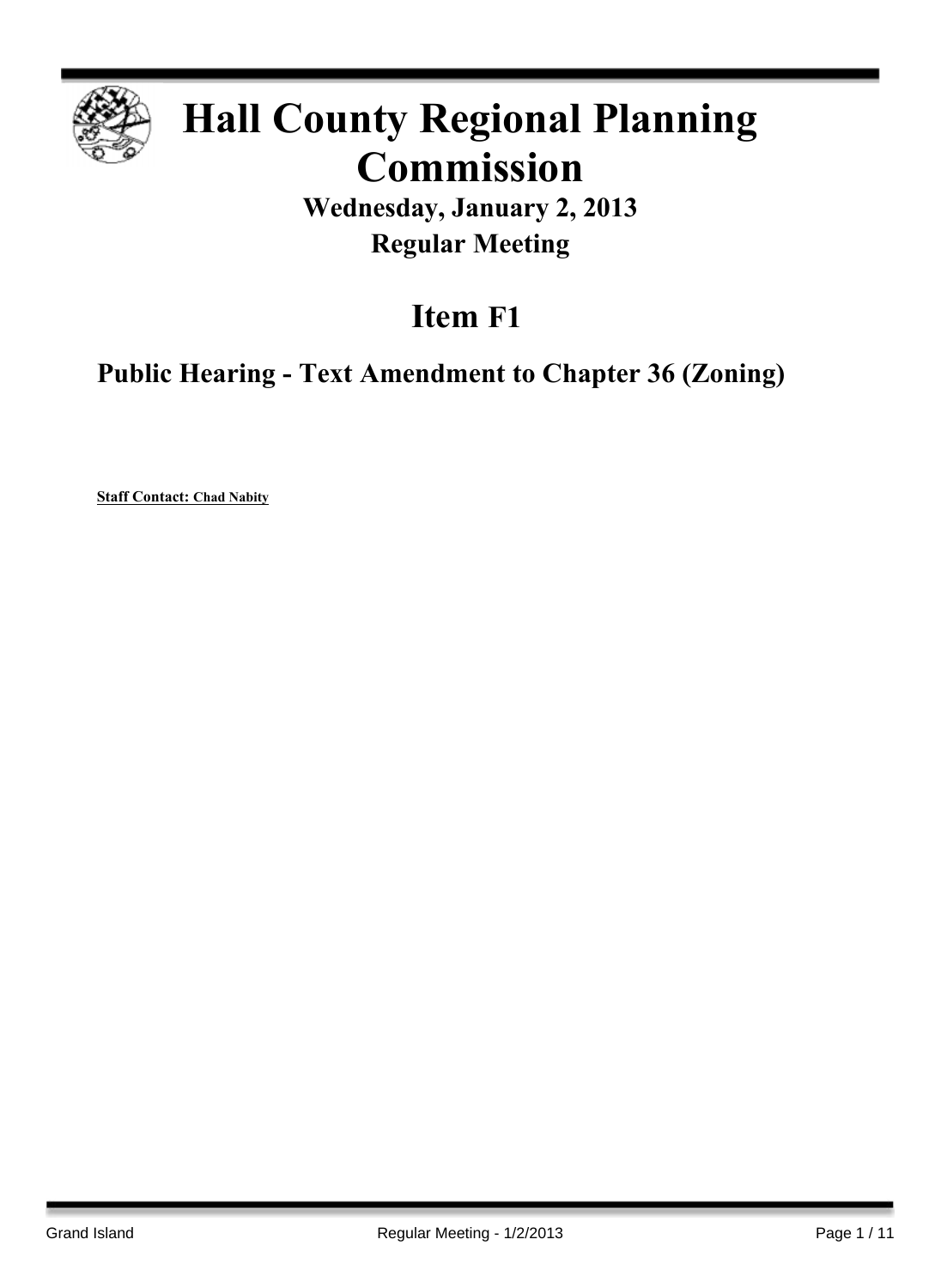## **PLANNING DIRECTOR RECOMMENDATION TO REGIONAL PLANNING COMMISSION:**

December 20, 2012

**SUBJECT:** *Concerning proposed amendments to Chapter 36 of the Grand Island City Code (Zoning) in the following areas: §36-27 – Accessory Building and Uses and §36- 102 Landscaping Requirements. (C-05-2013GI)*

### **PROPOSAL:**

The City of Grand Island and Hall County zoning regulations allow for varying side and rear yard setbacks for accessory structures based on the size of the lot. Traditionally Grand Island has allowed a 2' setback for the rear and side yard for an accessory building and Hall County has required a 5' setback. In the early 1980's when the City of Grand Island annexed the Capital and Le Heights areas, the City changed their regulations in a manner designed to promote consistency in those neighborhoods that were previously subject to the 5' County setback. A distinction was made between lots less than 100' wide and those greater than 100' wide. The wider lots (all of the County lots were at least 100' wide) would require the 5' setback and the narrower lots could maintain the 2' setback. The way the ordinance was written was based on the frontage of the lot (that area along the street) not on the width of the lot. The building department interpretation has always been that it is the width of the lot that control which set back to use. Width is the distance between the side property lines at the midpoint between the front and rear lot line. A cul-de-sac lot may have a very narrow frontage 25' to 35' but a width of substantially more than 100' and a rear lot line measuring even more than that. City staff is recommend the following change to make the regulations consistent with the interpretation and enforcement of the regulation:

#### **§36-27. Accessory Building and Uses**

(A) Accessory buildings shall not be located within the required front yard setback of the lot and or within an easement.

(B) An accessory building on a corner lot shall have a setback from all public streets equal to or greater than the requirement for the existing principal building.

(C) There shall be a minimum setback of six (6) feet between accessory buildings.

(D) If an accessory building has a door opening of over six (6) feet in width on a side parallel to an alley, then such accessory building shall be located not less than eight (8) feet from the lot line abutting the alley.

(E) Detached accessory buildings shall not be allowed on more than 50% of the allowable lot coverage and no single detached accessory building shall exceed 35% of the allowable lot coverage (e.g. A 52.8' x 132' [6969.6 sq. ft.] lot in an R2 zoning district [35% allowable coverage] could cover 2438.31 sq. ft. of the lot with buildings. 1219.155 of that could be devoted to detached accessory buildings with no single building exceeding 853.4085 sq. ft.)

(F) Detached accessory buildings on parcels or lots with less than five (5) buildable acres shall not exceed the height of the principal building by more than 25% (e.g. a house with a peak height of 16 feet could have an accessory building with a peak height of 20 feet.)

(G) Detached accessory buildings on parcels or lots with five (5) or more buildable acres shall be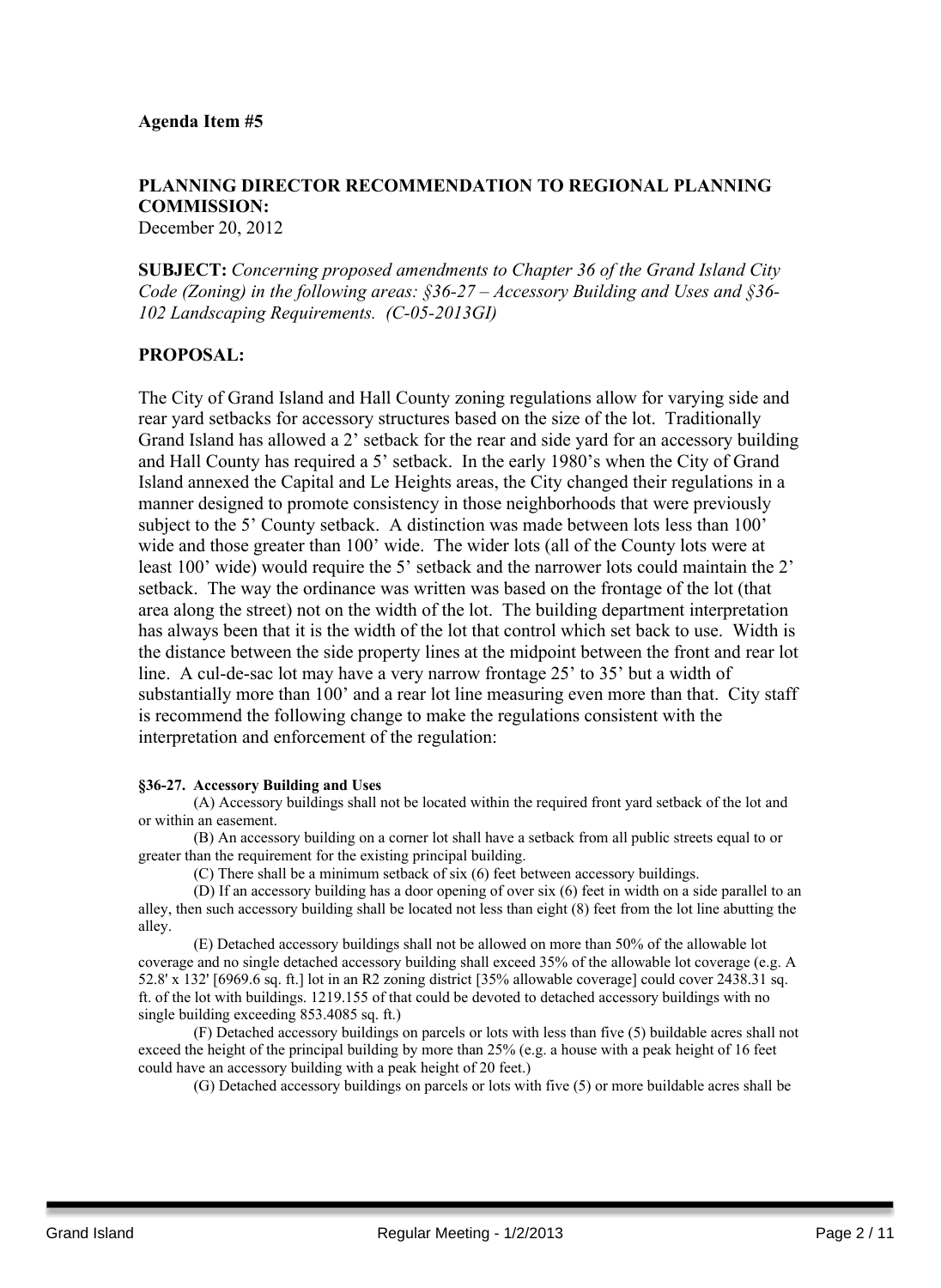limited by the height regulations that apply to the zoning district.

(H) In Business and Manufacturing Zoning Districts:

(1) Accessory buildings shall comply with all requirements of this code for the principal building.

(I) In Agricultural and Residential Zoning Districts:

(1) Accessory buildings shall be permitted only on the same platted lot as the principal building.

(2)Accessory buildings shall comply with all requirements of this code for the principal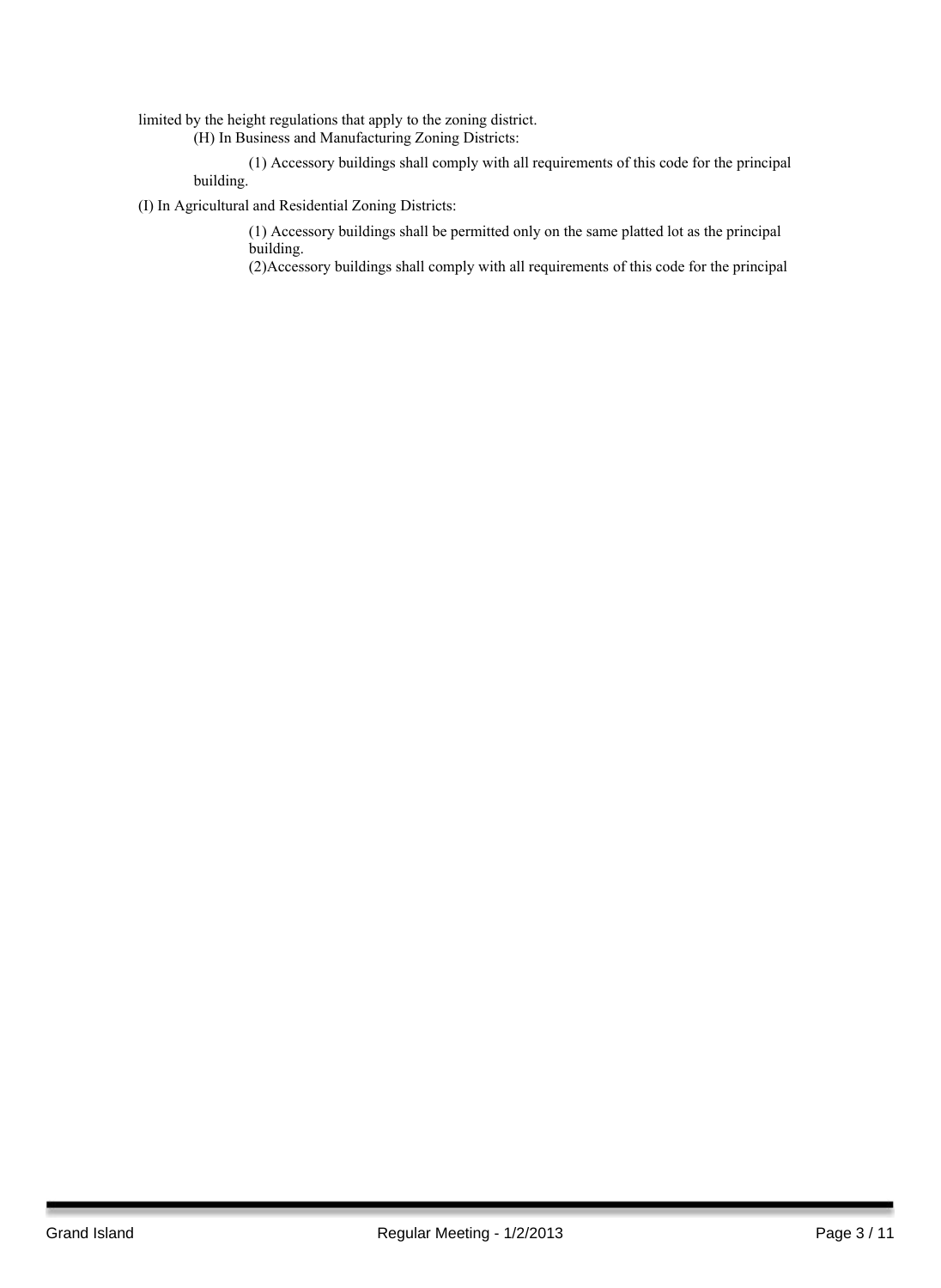building if located within fifteen (15) feet of the principal building or when any part of the accessory building is located in the area between the required front yard setback and a line extending from the back of the principal building to the side lot line.

(3) Accessory buildings on lots with a frontage width of 100 feet or more shall have a minimum side and rear yard of five feet.

(4) Accessory buildings on lots with a frontage width of less than 100 feet shall have a minimum side and rear yard of two feet.

(J) No accessory building shall be constructed prior to beginning construction of the principal building. No accessory building shall be used unless the main building is under construction; however, in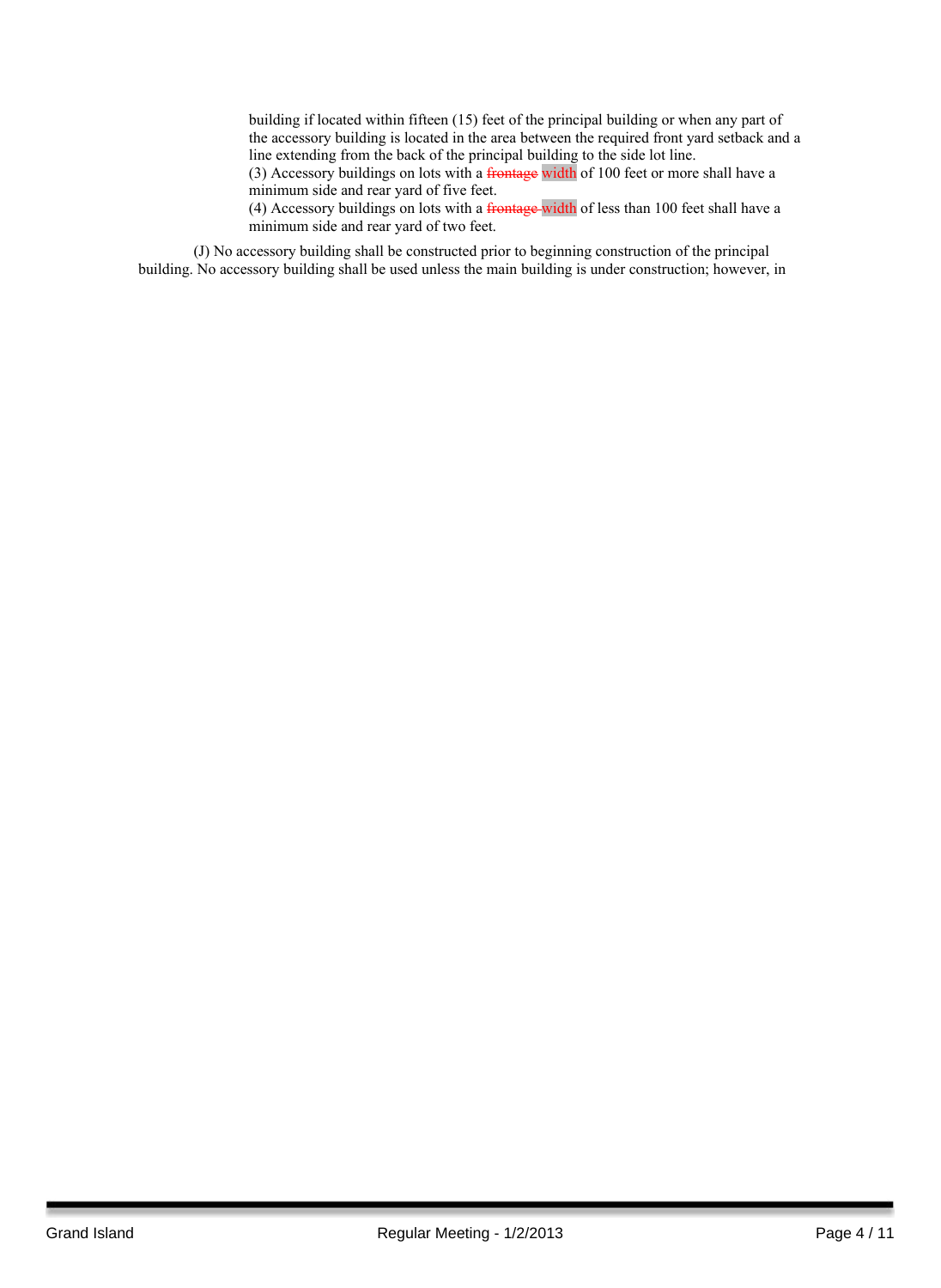no event shall such building be used as a dwelling unless a certificate of occupancy shall have been issued for such use.

(K) Regulation of accessory uses shall be as follows:

(1) Except as herein provided, no accessory building shall project beyond a required yard line along any street.

(2) Any accessory building built within fifteen (15) feet of the principal structure shall meet all the requirements for the principal structure.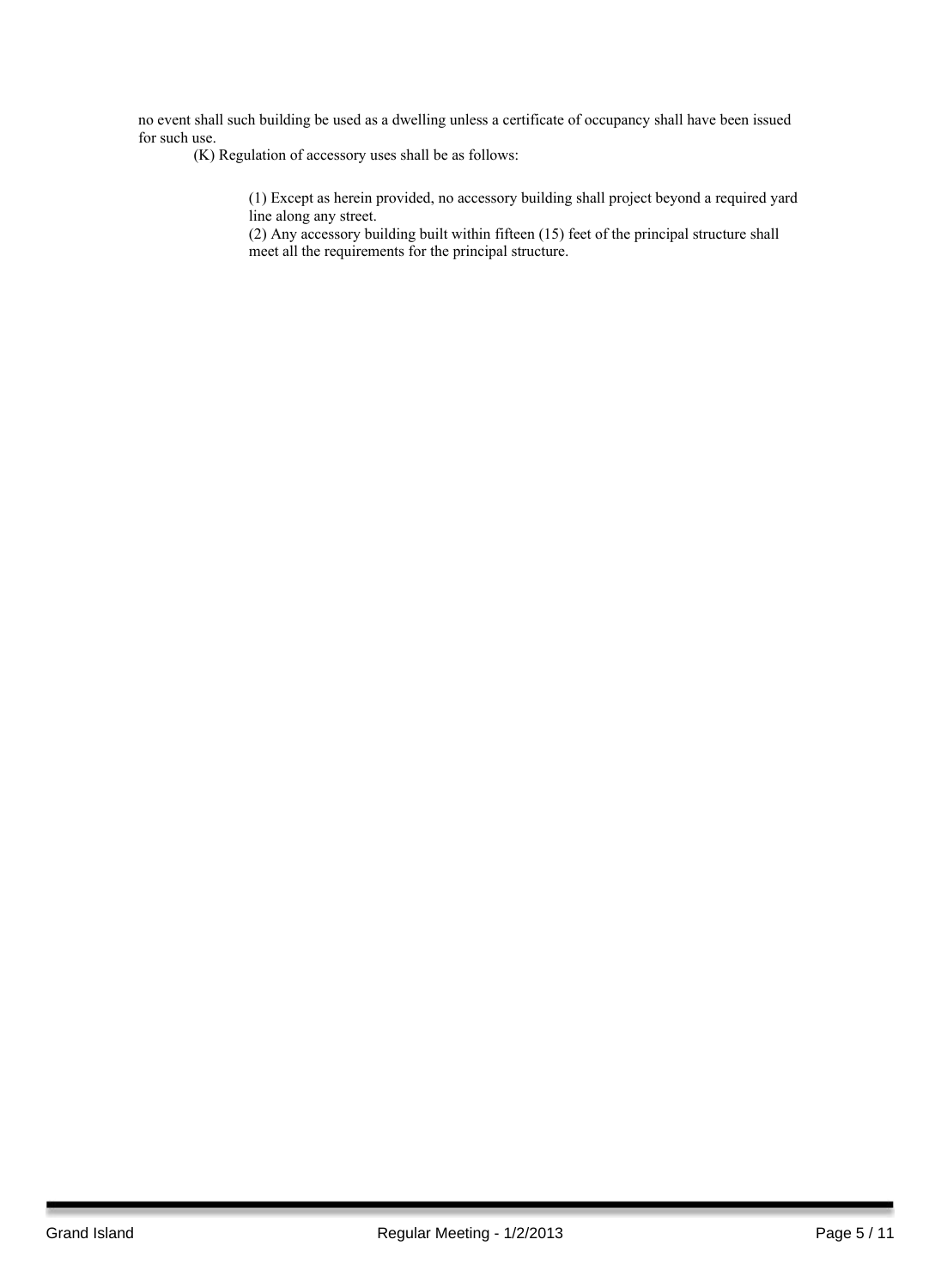The diagram on the next page shows three (3) lots that have varying widths. The lot surrounded by the orange line would have a width of 95 feet so it could have the two (2) feet side and rear yard setbacks for an accessory building. The lot surrounded by the blue line is 100 feet wide and would be subject to the five (5) foot setbacks. The lot on the cul-de-sac, surrounded by the green line is more than 100 feet wide at the mid-point so it would be subject to the five  $(5)$  setback.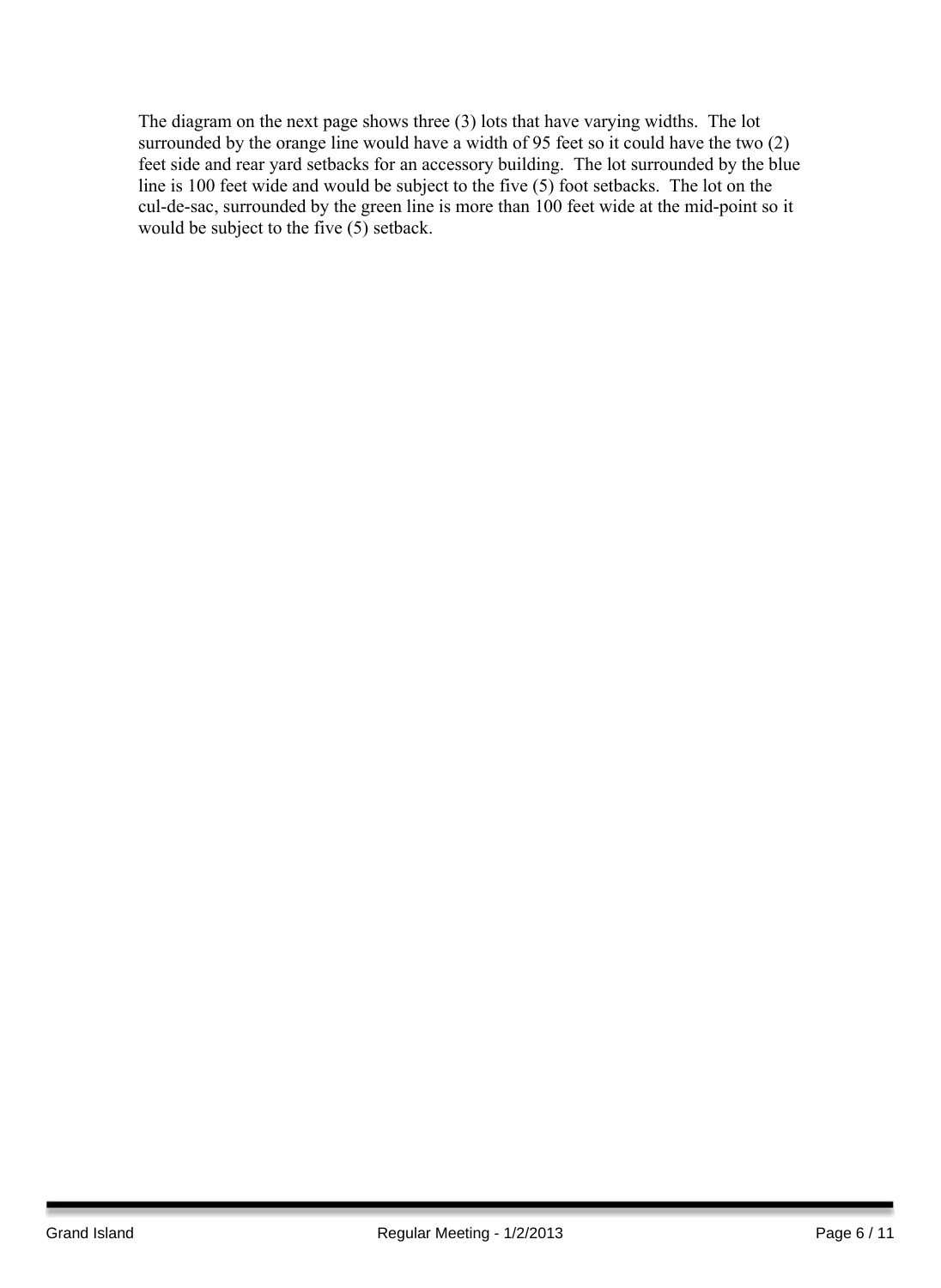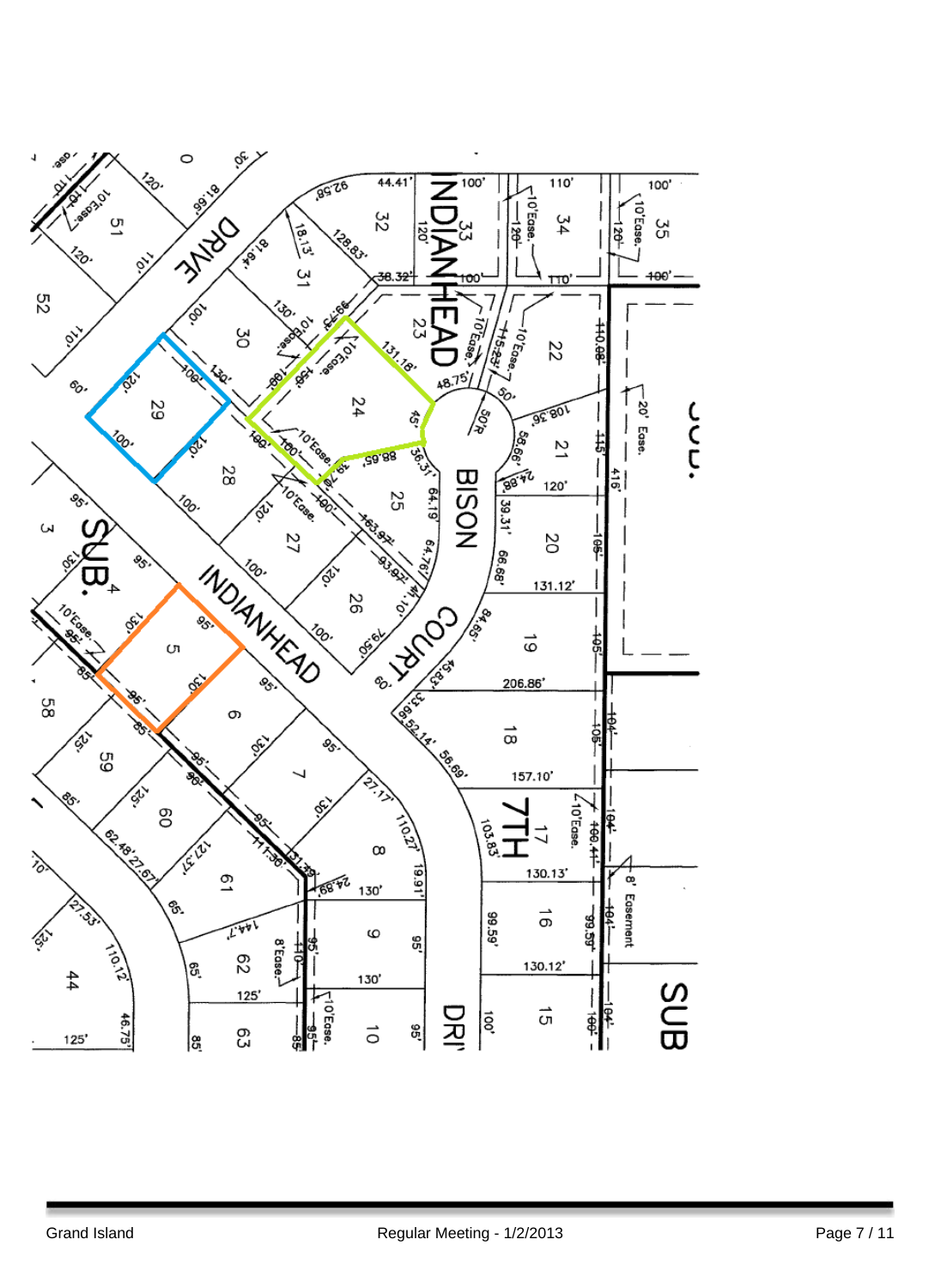The Central Nebraska Airport has contacted staff about making a change to the landscaping regulations to remove the requirement for shade and ornamental trees in the Airport Overlay Zone. The Airport Overlay zone covers the airport and the airport industrial park, all property owned by the airport. The Airport will be adding new structures in the next few years and those new structures will be subject to the landscaping provisions of the zoning regulations. The airport has specific criteria that they have to meet for the FAA regarding wildlife management. One of their key concerns is limiting habitat for birds. Trees provide that habitat and can attract birds to the area. Birds and planes do not mix. Staff is suggesting the following language be added to the landscaping regulations to address this issue.

#### **§36-102. Landscaping Requirements**

(A) Purpose: The landscaping and screening regulations are intended to improve the physical appearance of the community; to improve the environmental performance of new development by contributing to the abatement of heat, noise, glare, wind and dust; to promote natural percolation of storm water and improvement of air quality; to buffer potentially incompatible uses from one another; and, to protect and enhance the value of property and neighborhoods within the city.

(B) Applicability:

(1) The provisions of this section shall apply to the following zones: Medium Density Residential Zone, High Density Residential Zone, Residential Office Zone, Light Business Zone, General Business Zone, Arterial Commercial Overlay Zone, Heavy Business Zone, Industrial Estates Zone, Light Manufacturing Zone, Heavy Manufacturing Zone, Commercial Development Zone, Residential Development Zone and Travel Development Zone. Landscaping of lands within districts such as the Central Business District and Fourth Street Business District, as defined in this code, shall be subject to Streetscape Improvement Projects where applicable. In the absence of such projects, the provisions of this section shall apply.

(1a) The provisions of this section shall apply to the Airport Overlay Zone with the exception that three shrubs may be substituted for each required shade or ornamental tree to conform to standards of wildlife management required near an airport.

(2) The provisions of this section shall apply to all new development, including surface parking, on each lot or site upon application for a building permit, except as follows:

(a) Reconstruction or replacement of a lawfully existing use or structure.

(b) Remodeling, rehabilitation or improvements to existing uses or structures which do not substantially change the location or building footprint of existing structures, or the location and design of parking facilities or other site improvements. However, additions or enlargements of existing uses or structures, which increase floor area or impervious coverage, shall be subject to the provisions of this section, which shall only apply to that portion of the lot or site where the new development or use occurs.

(c) Residential structures containing three dwelling units or less shall be exempt from the requirements of this section.

(3) Landscaping which exists on any property shall not be altered or reduced below the minimum requirements of this section, unless suitable substitutions are made which meet the requirements of this section, pursuant to a site plan approved by the city.

(4) Any conflict between this section and another section of this chapter shall be resolved in favor of the more restrictive provision.

(C) Nonconforming Status: Any property or use of property, which as of August 1, 2004 or any amendment hereto is lawfully nonconforming only as to the regulations relating to landscaping, may be continued in the same manner as if the landscaping were conforming.

(D) Definitions: The following definitions shall be used for terms contained within this section:

*Buffer yard*: A landscaped area provided to separate and significantly obstruct the view of two adjacent land uses or properties from one another.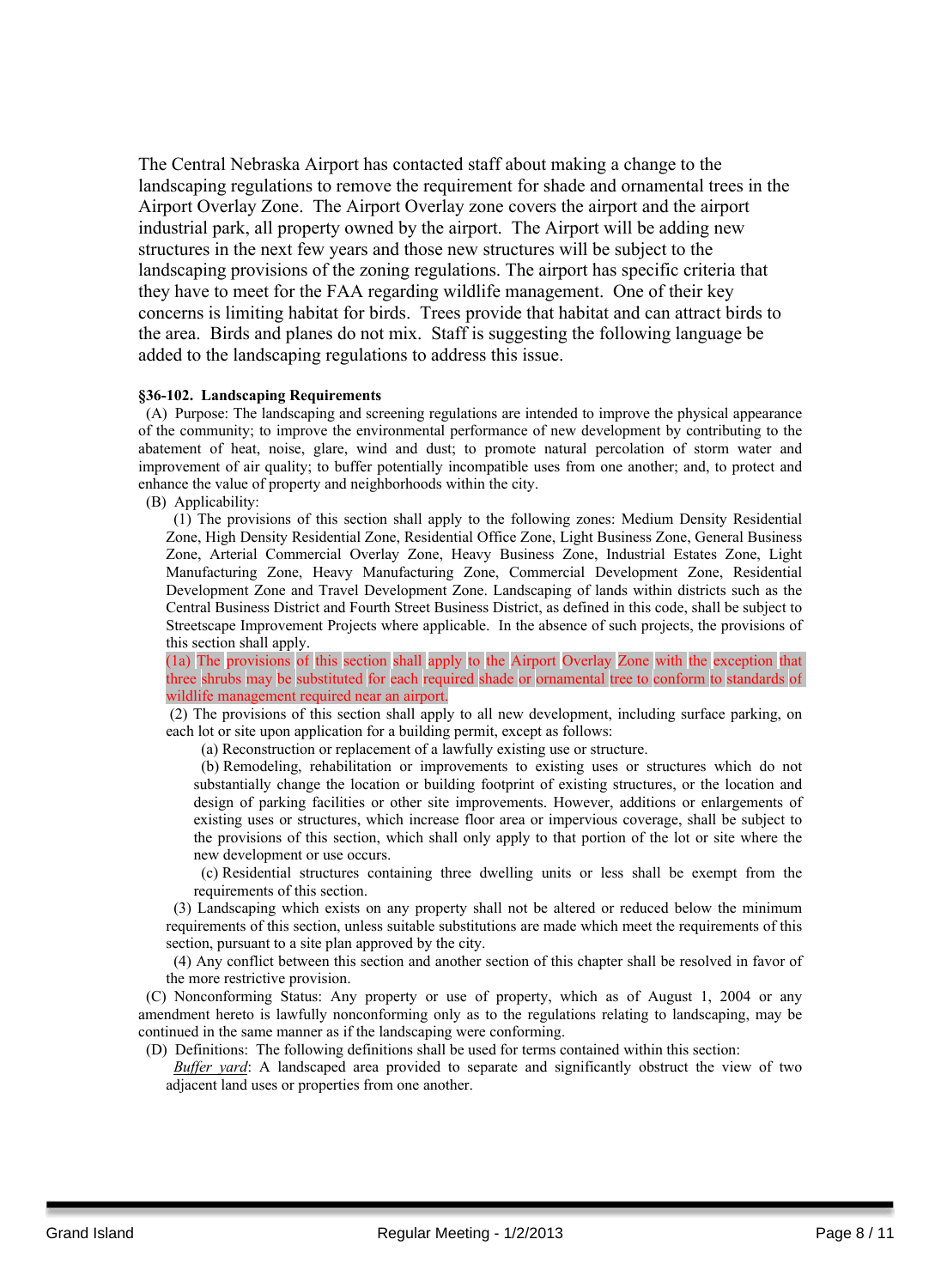*Canopy tree*: A deciduous tree having a minimum mature height of 30 feet and a minimum caliper of 1 inch at the time of planting. One canopy tree equals two understory/ornamental or evergreen trees.

*Evergreen tree:* An evergreen or conifer tree having a minimum mature height of 20 feet and a minimum 2 gallon container size or bare root/ball equivalent at the time of planting.

*Landscaped area*: That area within the boundaries of a given lot consisting primarily of plant material, including but not limited to grass, trees, shrubs, flowers, vines, groundcover and other organic plant materials (this does not include plant materials typically used as a cash crop). Tall varieties of native and ornamental grasses may be planted and left in their natural state in selective and limited locations, deemed appropriate by the city. Inorganic materials such as brick, stones, aggregate, ponds or fountains may be used within landscaped areas, provided that such materials comprise no more than 35 percent of the required landscaped area. Flat concrete or asphalt, other than walkways five feet or less in width, may not be used within a required landscaped area.

*Minimum equivalent street landscaping*: The minimum landscaped area which must be provided in a street yard, expressed as a percent of the total area contained within that street yard.

*Shrub:* A deciduous or evergreen plant having a minimum height of 18 inches at the time of planting, with a maximum mature height of less than 10 feet.

*Street yard:*

(1) The area of a lot or parcel which lies between any street property line and the fronting walls of any building or buildings on the parcel. The street yard shall follow all irregularities or indentations in the front wall of the building, excluding minor projections or indentations such as steps or unenclosed porches. For the purposes of defining the street yard area, the front wall shall be extended from the outermost corners of the building, parallel with the fronting street, until intersecting with the side property line [see Attachment B hereto]. Street yard depth shall not exceed 100 feet for the purposes of calculating the minimum equivalent street landscaping area requirement.

(2) On lots or parcels with multiple buildings, the street yard area shall be defined by all building front walls having direct, visual frontage onto the street. Any space between buildings equal to 15 percent of the length of such frontage, but in no case more than 100 feet, shall be considered an extension of the continuous building front wall for the purpose of delineating the street yard.

*Understory/ornamental tree:* A flowering or non-flowering deciduous tree having a maximum mature height of 30 feet and a minimum caliper of 2 inch at the time of planting.

(E) Street Yard Landscaping Standards:

(1) Street yard landscaping shall be provided adjacent to each street property line and within street yards, as set forth below, in accordance with an approved site landscaping plan.

(2) Minimum equivalent street landscaping area:

| (Minimum Equivalent Street Landscaping Area |                        |                           |
|---------------------------------------------|------------------------|---------------------------|
| Zoning District                             | Percent of Street Yard | Minimum Landscaping Depth |
|                                             | $(\%)$                 | of Street Yard*** (ft.)   |
| R <sub>3</sub>                              | 65                     | 20                        |
| R4                                          | 60                     | 10                        |
| RO                                          | 30                     | 10                        |
| B1                                          | 25                     | 10                        |
| B2                                          | $20*$                  | $10*$                     |
| AC                                          | 20                     | $20*$                     |
| B <sub>3</sub>                              | 20                     | $10*$                     |
| ME                                          | 20                     | 20                        |
| M1                                          | 20                     | 20                        |
| M <sub>2</sub>                              | 20                     | 10                        |
| M <sub>3</sub>                              | 20                     | 10                        |
| TD                                          | 30                     | 30                        |
| CD                                          | $***$                  | 30                        |
| <b>RD</b>                                   | $***$                  | 10 or 30                  |

\*Unless otherwise established in an approved Streetscape Improvement Project.

\*\*As determined by approved plan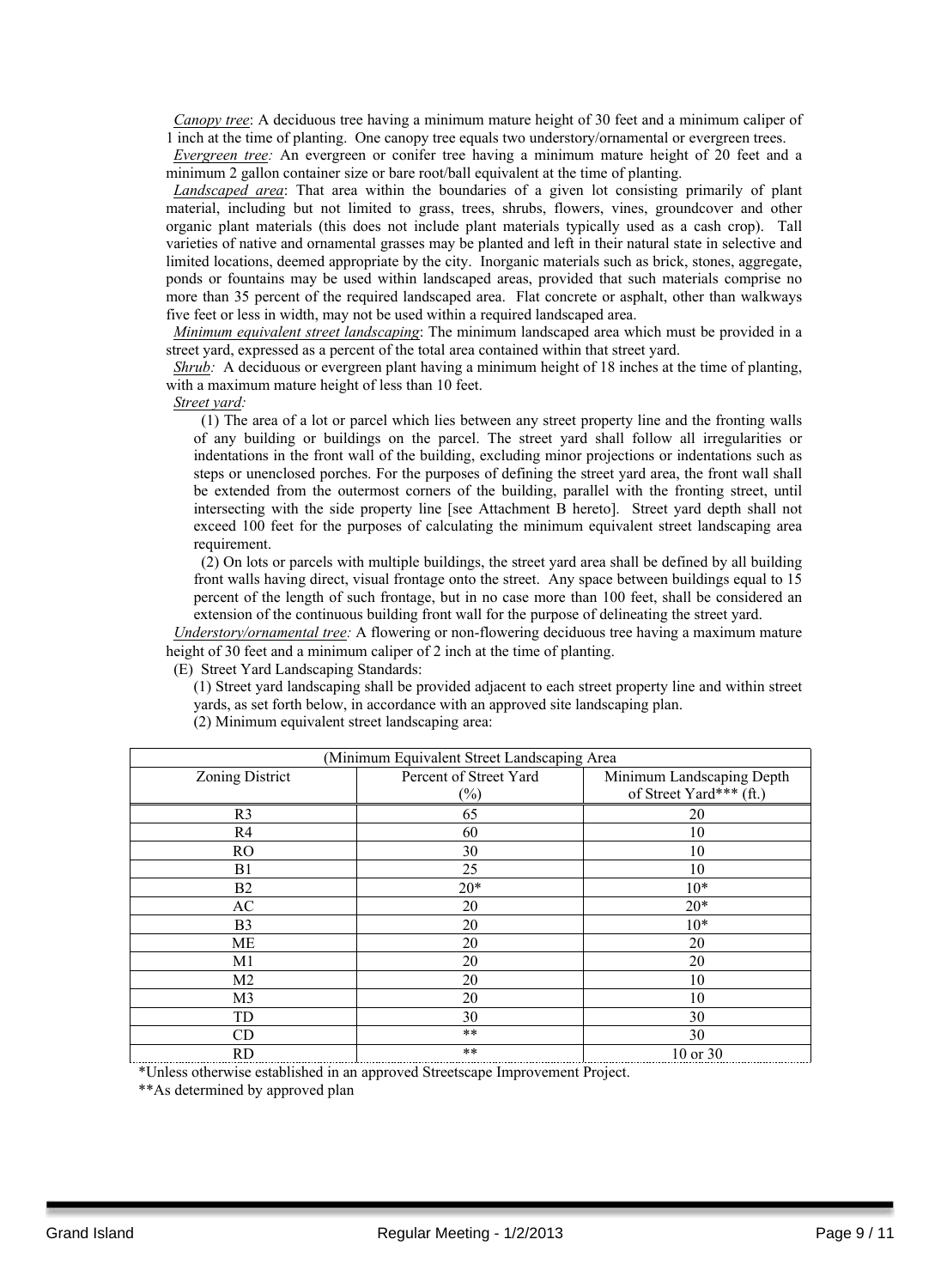\*\*\* 30 feet for lots in RO, B1, B2, AC, B3, CD, TD, ME, M1, M2 and M3 zone adjacent to state or federal highway.

(3) When a lot contains more than one street frontage, the area of all street yards and the proposed street yard landscaped areas may be combined for the purposes of determining compliance with this section.

(4) Any required street yard landscaping shall include the following minimum shrub and tree plantings (or an appropriate equivalent as determined by the city) for every 100 feet (any fraction of .5 or less rounded to the next lowest number; any fraction exceeding .5 rounded to the next highest number) of property line adjacent to a public street right-of-way: 1 canopy tree: 1 understory/ornamental or evergreen tree; 3 shrubs. Existing trees or shrubs approved for preservation shall be counted toward satisfaction of this provision.

(F) Buffer Yard and Parking Landscaping Screening Standards:

(1) Buffer yard landscaping shall be installed and maintained adjacent to the affected common side or rear property line(s), when a use is established in a more intensive zoning district located adjacent to a less intensive zoning district, as set forth below:

| More Intensive Zoning District | Required Buffer Yard Width | Less Intensive Zoning District |
|--------------------------------|----------------------------|--------------------------------|
|                                | $(ft)$ *                   |                                |
| RO, B1, B2, AC, B3, CD, TD     |                            | TA, LLR, R1, R2, R3, R4, RD    |
| ME, M1, M2, M3                 | 20                         | TA, LLR, R1, R2, R3, R4, RO,   |
|                                |                            | RD, CD, TD, B1, B2, B2, AC, B3 |

\*When an alley, street or railroad R.O.W. separates adjacent districts requiring a buffer yard, the buffer yard width shall be halved.

(2) Buffer yard landscaping is intended to provide screening of loading docks, refuse collection points, truck/equipment parking, sources of noise, glare, light, dust, or other negative impacts. Buffer yard landscaping shall include hedges or screens of evergreen or approved deciduous plant material, capable of providing a substantial opaque barrier, and attaining a minimum height of 6 feet within three years of planting. Opaque fencing may also supplement the vegetative plantings, but shall be installed no closer to the property line than the width of the required buffer yard.

(3) Buffer yard landscaping and parking landscaping screening strips shall not be placed on an easement.

(4) A parking landscaping screening strip, having a minimum width of 6 feet, shall be installed along any parking area adjacent to a public street right-of-way. No parking area shall contain more than 100 spaces. If a greater number of parking spaces is required, separate parking areas shall be provided, and shall be separated from other parking areas by landscaped dividing strips, having a minimum width of 6 feet. These strips shall include trees, shrubs, grasses and other vegetative coverings for a creative aesthetic appearance. A parking landscaping screening strip shall also count towards meeting any requirements associated with minimum equivalent street or buffer yard landscaping.

(5) A development may continue to comply with the buffer yard landscaping requirements in effect at the time of issuance of its initial building permit, regardless of whether an adjacent lot or property is rezoned to a less restrictive zoning district which requires additional buffer yard landscaping.

(G) Site Plan Requirements:

(1) A site plan showing the required street yard, buffer yard and/or parking screening landscaping shall be submitted to the city for review and approval as part of the application for a building permit. The plan shall include, but not be limited to the following:

(a) Location of proposed landscaping drawn to scale.

(b) Location, size, type and condition of proposed plant and non-plant landscaping materials including fences, walks, ponds, fountains, benches, lighting and irrigation systems.

(c) Estimated date of completion of the installation of all plantings and finishing materials. (H) Installation and Maintenance Requirements:

(1) Required landscaping areas shall be installed and maintained in a neat, clean, orderly and healthful condition. Maintenance shall include proper pruning of trees and shrubs, mowing of